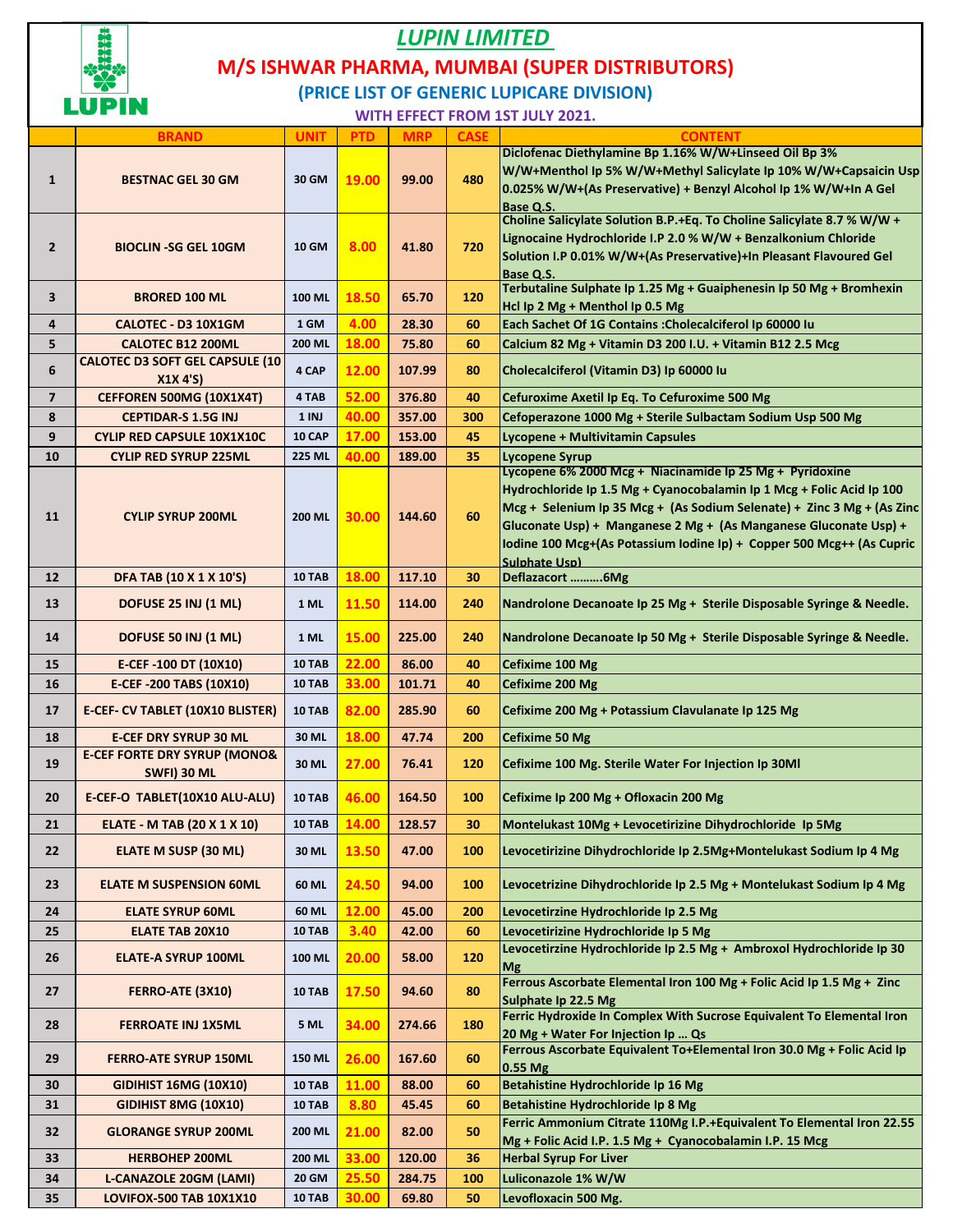|    | <b>BRAND</b>                                             | <b>UNIT</b>   | <b>PTD</b> | <b>MRP</b> | <b>CASE</b> | <b>CONTENT</b>                                                                                                                                                                                                                                                           |
|----|----------------------------------------------------------|---------------|------------|------------|-------------|--------------------------------------------------------------------------------------------------------------------------------------------------------------------------------------------------------------------------------------------------------------------------|
| 36 | LUPIFENAC MR TAB (6X5X6T)                                | 6 TAB         | 6.00       | 51.10      | 60          | Chlorzoxazone U.S.P 250 Mg + Diclofenac Sodium I.P 50 Mg +<br>Paracetamol I.P 325 Mg                                                                                                                                                                                     |
| 37 | LUPIFENAC-S TABS (20X10)                                 | 10 TAB        | 8.50       | 69.50      | 60          | Diclofenac Sodium Ip 50 Mg + Serratiopeptidase Ip 10 Mg                                                                                                                                                                                                                  |
| 38 | LUPIKA 500MG INJ 5X8X2ML                                 | 2 ML          | 18.50      | 91.80      | 24          | Amikacin 500 Mg                                                                                                                                                                                                                                                          |
| 39 | <b>LUPIMON - FX TAB (10 X 1 X 10)</b>                    | <b>10 TAB</b> | 27.50      | 159.20     | 45          | Montelukast 10 Mg + Fexofenadine Hydrochloride Ip 120 Mg                                                                                                                                                                                                                 |
| 40 | <b>LUPIN'S APITAT 200ML</b>                              | 200 ML        | 24.50      | 93.50      | 60          | Cyproheptadine Hcl Ip 2 Mg + Tricholine Citrate 275 Mg                                                                                                                                                                                                                   |
| 41 | LUPIN'S CALOTEC SOFTGEL CAPS<br>(5X2X15)                 | 15 CAP        | 15.00      | 151.70     | 30          | Calcitriol Ip 0.25 Mcg + Calcium Carbonate Ip 500 Mg + Elemental Zinc 7.5<br><b>Mg</b>                                                                                                                                                                                   |
| 42 | LUPIN'S COLIWELL TAB (10X10 T)                           | <b>10 TAB</b> | 4.70       | 35.00      | 144         | Dicyclomine Hcl Ip 20 Mg + Paracetamol Ip 325 Mg                                                                                                                                                                                                                         |
| 43 | LUPIN'S ENPACE DSR CAP (10X15C)                          | 15 CAP        | 24.50      | 180.00     | 40          | Esomeprazole 40Mg + Domperidone Ip 30Mg                                                                                                                                                                                                                                  |
| 44 | LUPIN'S ENPACE TAB (10X15T)                              | 15 TAB        | 20.00      | 115.50     | 40          | <b>Esomeprazole 40Mg</b>                                                                                                                                                                                                                                                 |
| 45 | LUPIPAN - L CAP (10 X 1 X 10)                            | <b>10 CAP</b> | 20.00      | 261.70     | 30          | Pantoprazole 40 Mg + Levosulpiride75 Mg                                                                                                                                                                                                                                  |
| 46 | <b>LUPIPAN INJ</b>                                       | 1 INJ         | 12.00      | 48.86      | 300         | Pantoprazole Sodium 40 Mg                                                                                                                                                                                                                                                |
| 47 | <b>LUPIPAN TABS (10X10)</b>                              | <b>10 TAB</b> | 9.00       | 99.30      | 120         | Pantaprazole Sodium Ip -40 Mg                                                                                                                                                                                                                                            |
| 48 | LUPIPAN-D SR CAPS (20X10)                                | <b>10 TAB</b> | 15.50      | 104.50     | 48          | Pantoprazole Sodium Ip 40 Mg + Domperidone Ip 30 Mg                                                                                                                                                                                                                      |
| 49 | <b>LUPITAZ 4.5 GM SWFI</b>                               | 1 INJ         | 120.00     | 246.53     | 200         | Piperacillin 4 Gm + Tazobactam 0.5 Gm                                                                                                                                                                                                                                    |
| 50 | <b>LUPITERA 200 CAPS (10 X 4'S)</b>                      | 4 CAP         | 23.00      | 116.00     | 60          | Itraconazole Bp 200 Mg (As Pellets)                                                                                                                                                                                                                                      |
| 51 | <b>LUPITERA 200 CAPS (20 X 10'S)</b>                     | 20x10         | 58.00      | 290.00     | 18          | Itraconazole Bp 200 Mg (As Pellets)                                                                                                                                                                                                                                      |
| 52 | <b>LUPITRIX 1GM</b>                                      | 1 INJ         | 18.50      | 54.40      | 400         | Ceftriaxone 1000 Mg                                                                                                                                                                                                                                                      |
| 53 | <b>LUPITRIX S 1.5GM</b>                                  | 1 INJ         | 30.00      | 196.00     | 300         | Ceftriaxone 1000 Mg + Sulbactam 500 Mg                                                                                                                                                                                                                                   |
| 54 | MECOBEST FORTE (2 X 5 X 2 ML)<br><b>AMPOULES</b>         | 2 ML          | 6.50       | 64.70      | 120         | Methylcobalamin 1000 Mcg + Pyridoxine Hydrochloride Ip 100 Mg +<br>Nicotinamide 100 Mg                                                                                                                                                                                   |
| 55 | <b>MECOBEST PG CAPSULE (10X10</b><br><b>ALU BLISTER)</b> | <b>10 CAP</b> | 21.50      | 134.70     | 40          | Pregabalin Up 75 Mg + Mecobalamin Jp 750 Mcg                                                                                                                                                                                                                             |
| 56 | <b>MECOBEST PLUS CAPS (3X10)</b>                         | 10 CAP        | 35.00      | 130.00     | 250         | Methylecobalamin 1500 Mcg + Alpha Lipoic Acid Usp 100 Mg +<br>Pyridoxine Hcl Ip 3 Mg + Folic Acid Ip 1.5 Mg                                                                                                                                                              |
| 57 | MYLOTATE D3 TABS (10X1X10)                               | <b>10 TAB</b> | 33.00      | 149.00     | 42          | Calcium Orotate 740Mg+Vitamin D3 Ip 500 Iu                                                                                                                                                                                                                               |
| 58 | <b>NORMESIS TABS (10X10)</b>                             | <b>10 TAB</b> | 10.00      | 65.00      | 80          | Ofloxacin Ip 200 Mg                                                                                                                                                                                                                                                      |
| 59 | <b>NORMESIS-OZ TABS (10X10)</b>                          | <b>10 TAB</b> | 18.50      | 105.60     | 80          | Ofloxacin Ip 200 Mg + Ornidazole Ip 500 Mg                                                                                                                                                                                                                               |
| 60 | <b>OMA LUP-O SUSPENSION 200ML</b>                        | 200 ML        | 25.50      | 150.00     | 60          | Dried Aluminium Hydroxide Ip 291 Mg + Magnesium Hydroxide Ip 98 Mg<br>+ Oxetacaine Bp 10 Mg                                                                                                                                                                              |
| 61 | <b>OMALUP 170 ML</b>                                     | 170 ML        | 15.50      | 93.50      | 60          | Dried Aluminium Hydroxideip 200 Mg + Magnesium Hydroxide Ip 200 Mg<br>+ Activated Dimethicone Ip 25 Mg                                                                                                                                                                   |
| 62 | <b>OXISLICE PLUS SOFT GEL CAPSULES</b><br>5X2X15'S       | 5X1X15        | 33.00      | 186.00     |             |                                                                                                                                                                                                                                                                          |
| 63 | PARACOLD TAB (10 X 10)                                   | <b>10 TAB</b> | 7.00       | 49.45      | 40          | Cetrizine Dihydrochloride Ip 5Mg +Phenylephrin Hydrochloride Ip<br>10Mg +Paracetamol Ip 325 Mg                                                                                                                                                                           |
| 64 | <b>P-MENSA SYRUP 200ML</b>                               | 200 ML        | 50.00      | 160.00     | 36          | <b>Syrup For Women In Difficult Time</b>                                                                                                                                                                                                                                 |
| 65 | RELANAC - MR TABS (10X10)                                | <b>10 TAB</b> | 16.00      | 83.00      | 60          | Paracetamol Ip 325 Mg + Aceclofenac Ip 100 Mg + Chlorzoxazone Usp 250<br>Mg                                                                                                                                                                                              |
| 66 | <b>RELANAC PLUS TABS 10X10</b>                           | <b>10 TAB</b> | 10.50      | 46.50      | 40          | Aceclofenac Ip 100 Mg+Paracetamol Ip<br>325 Mg                                                                                                                                                                                                                           |
| 67 | RELANAC RAB 10X1X10 CAPS                                 | <b>10 CAP</b> | 31.00      | 198.00     | 30          | Rabeprazole Sodium Ip 20Mg<br><b>Aceclofenac Ip 200Mg</b>                                                                                                                                                                                                                |
| 68 | <b>RELANAC SPAZ TAB 10X10</b>                            | <b>10 TAB</b> | 18.50      | 93.50      | 112         | Drotaverin Hydrochloride Ip 80Mg + Aceclofenac Ip 100 Mg                                                                                                                                                                                                                 |
| 69 | RELANAC-SP TAB (10X10)                                   | <b>10 TAB</b> | 15.50      | 105.00     | 75          | Paracetamol Ip 325 Mg + Serratiopeptidase Ip 15 Mg + Aceclofenac Ip 100<br><b>Mg</b>                                                                                                                                                                                     |
| 70 | RELANAC-TH TAB (10X1X10)                                 | <b>10 TAB</b> | 44.00      | 168.00     | 30          | Aceclofenac Ip 100 Mg+Thiocolchicoside Ip<br>4 Mg                                                                                                                                                                                                                        |
| 71 | <b>RESPINOVA 100 ML</b>                                  | 100 ML        | 18.50      | 7.95       | 120         | Chlorpheniramine Maleate Ip2Mg +Phenylephrine Hydrochloride<br>Ip5Mg, Dextromethorphan Hydrobromide Ip. .10Mg                                                                                                                                                            |
| 72 | <b>SOLUZYME TABS 10X10</b>                               | <b>10 TAB</b> | 45.00      | 196.40     | 56          | Trypsin Bp. 48 Mg + Bromelain . 90 Mg + Rutoside Trihydrate Bp. 100<br>Mg                                                                                                                                                                                                |
| 73 | <b>TASTYZYM 200ML</b>                                    | 200 ML        | 28.00      | 93.00      | 60          | Alpha Amylase + Cooked Starch + Pepsin                                                                                                                                                                                                                                   |
| 74 | <b>VITACHECK FORTE CAPS (10X1X10)</b>                    | <b>10 CAP</b> | 18.50      | 102.00     | 60          | Vitamin A 2500 lu, Vitamin D3 200 lu, Vitamin C 50Mg, Ginseng Extract<br>42.5Mg, Niacinamide 25Mg, Ferrous Fumarate 20Mg, Vitamin E 10Mg,<br>Calcium Pantothenate 5Mg, Vitamin B1 2Mg, Vitamin B2 3Mg, Vitamin B6<br>1Mg, Zinc 1Mg, Folic Acid 300Mcg, Vitamin B12 1.Mcg |
| 75 | <b>VITALUP Z TABLET 20X15T</b>                           | 15 TAB        | 18.50      | 108.00     | 24          | A-Z Multi Vitamin Tab                                                                                                                                                                                                                                                    |
| 76 | <b>WOWRAB (10X15) TABLET</b>                             | 15 TAB        | 11.50      | 151.00     | 84          | Rabeprazole Sodium 20 Mg                                                                                                                                                                                                                                                 |
| 77 | <b>WOWRAB L (10X1X10) CAPSULE</b>                        | 10 CAP        | 23.00      | 240.55     | 45          | Levosulpiride 75 Mg (Sr Pellets) + Rabeprazole Sodium Ip 20 Mg (Ec<br>Pellets)                                                                                                                                                                                           |
| 78 | WOWRAB-D CAPSULE 10X1X10                                 | 10 CAP        | 13.00      | 137.40     | 40          | Rabeprazole Sodium Ip 20 Mg + Domperidone Ip 30 Mg                                                                                                                                                                                                                       |